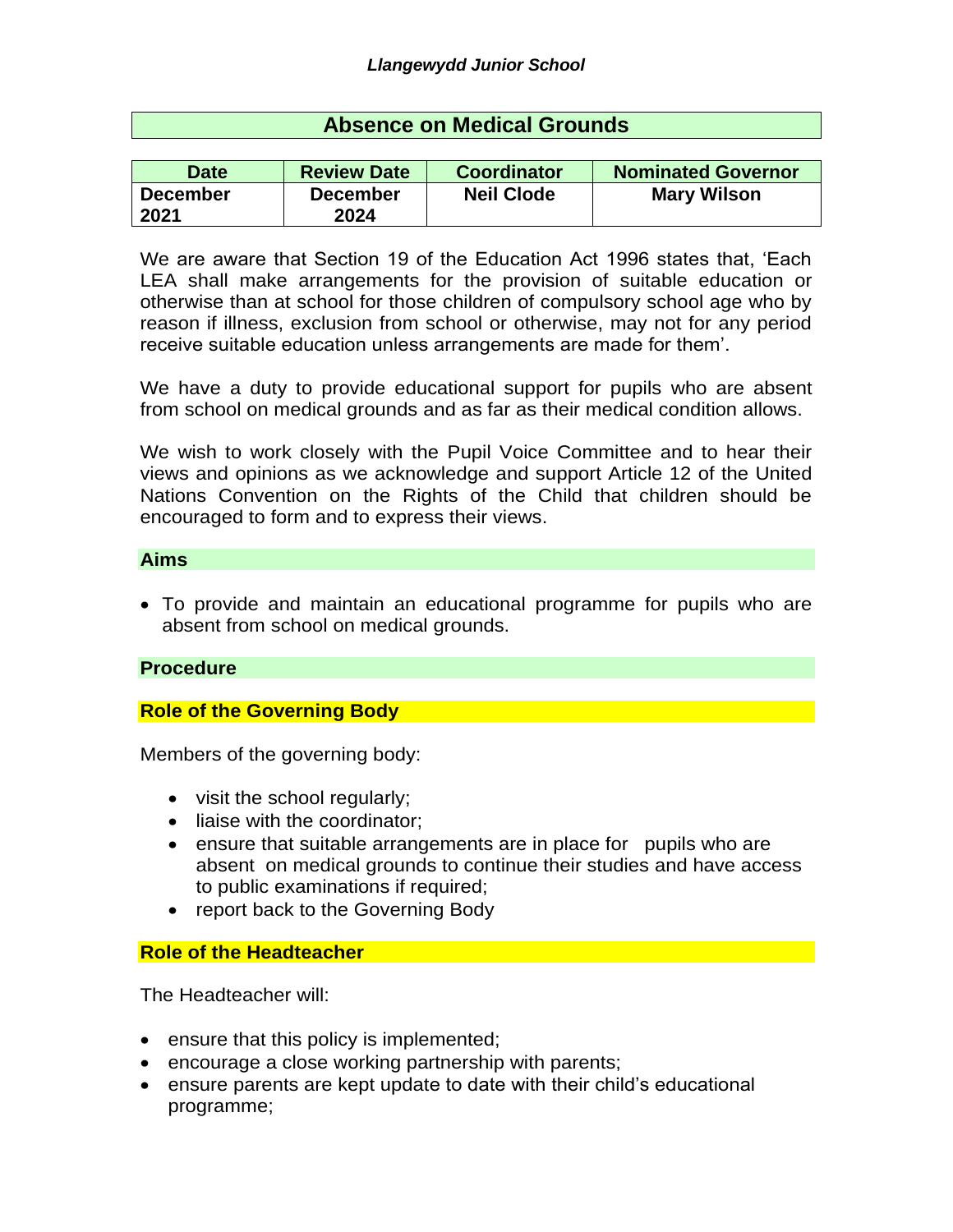- work closely with the School Council;
- ensure that all agencies work together to ensure that pupils absent on medical grounds receive the relevant support and the appropriate education programme that is broad, balanced and relevant;
- ensure that pupils absent on medical grounds have access to public examinations;
- monitor the effectiveness of this policy and report back to the Governing Body.

# **Role of the Coordinator**

The coordinator will:

- act as the named person dealing with pupils absent from school on medical grounds;
- inform the LA and the EWO of any child absent from school for more than 15 days on medical grounds;
- liaise with parents;
- devise a personal education plan for pupils who are hospitalized or at home for more than 15 days;
- liaise with and inform the education provider of the pupil's capabilities and educational progress;
- keep pupils informed of what is happening at school;
- ensure that pupils returning after a long period of absence are successfully reintegrated back into school life;
- keep up to date with new developments and resources;
- review and monitor this policy;
- annually report to the Governing Body on the success of this policy

# **Role of Parents**

Parents will:

- be made aware of this policy;
- work in partnership with the school;
- comply with this policy for the benefit of their children

# **Role of Pupils**

Pupils will:

• be encouraged to work in partnership with the school by making decisions and exercising choice in relation to their educational programme